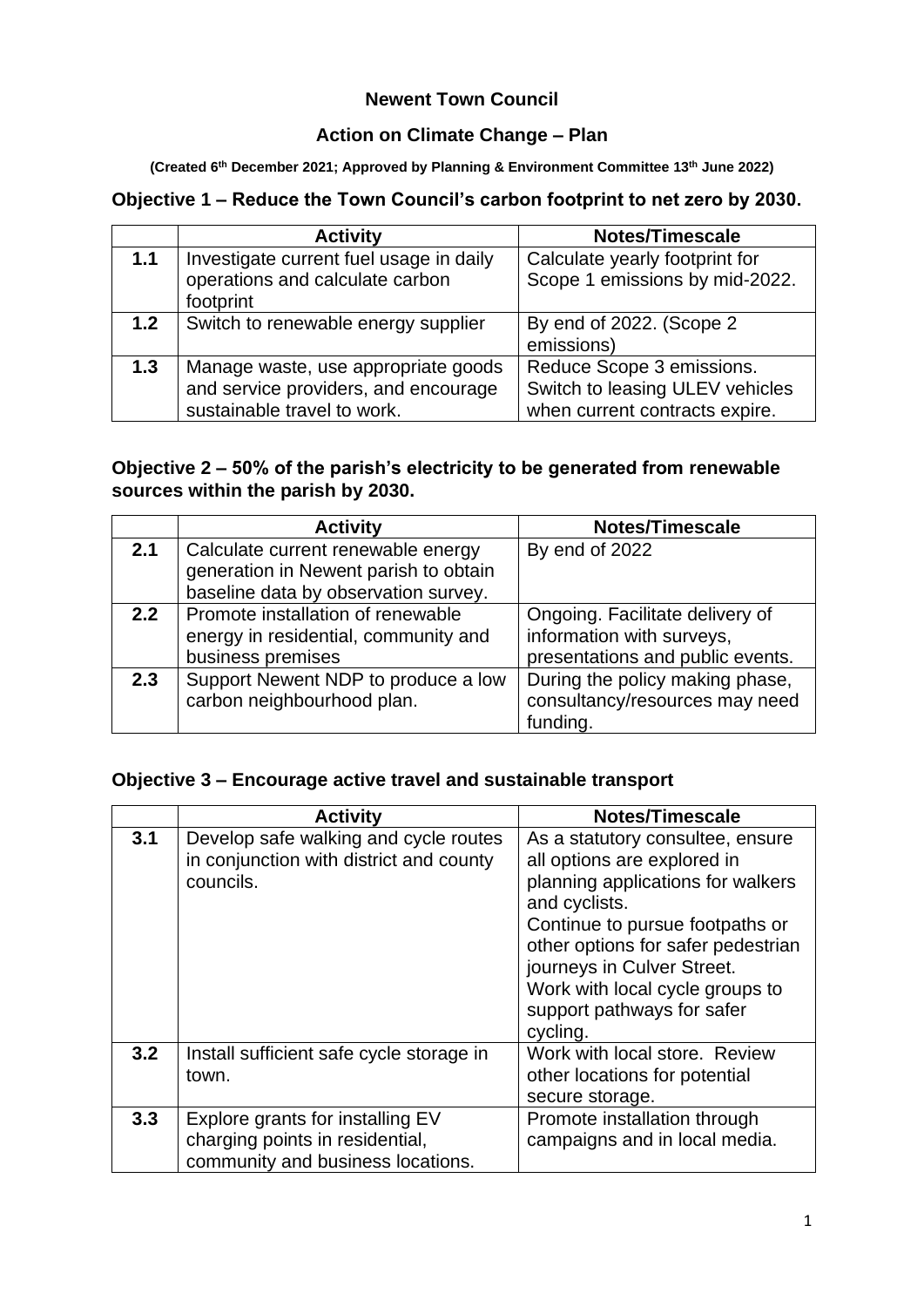| 3.4 | Promote installation of public and<br>private EV charging points,                                                                            | FoDDC due to install EV charging<br>points in 2022 in Lewall St car<br>park. Continue to press planning<br>applicants to provide more than<br>the basic requirement including in<br>visitor parking areas.<br>Encourage owners of community<br>and business buildings to provide<br>charging points in their parking<br>areas. |
|-----|----------------------------------------------------------------------------------------------------------------------------------------------|--------------------------------------------------------------------------------------------------------------------------------------------------------------------------------------------------------------------------------------------------------------------------------------------------------------------------------|
| 3.5 | Through Newent NDP and the<br>consultation for the FoDDC emerging<br>local plan, make the case for another<br>supermarket and transport hub. | Lack of competition drives many<br>people to shop away from<br>Newent due to high prices.<br>Transport hub needed as part of<br>new infrastructure for future major<br>development on SE of town, to<br>enable car-sharing, park and ride<br>etc.                                                                              |
| 3.6 | Slowing down traffic to improve air<br>quality and safer streets.                                                                            | Support 20mph zones more<br>widely in the town in all<br>residential areas.                                                                                                                                                                                                                                                    |

# **Objective 4 – Reduce energy demand and waste in the parish**

| 4.1 | Hold energy events to share<br>information about carbon reduction,<br>insulation and the cost benefits for<br>individuals and organisations. | Work with community groups to<br>promote events such as a<br>Climate Market/Action Fayre. By<br>mid-2022           |
|-----|----------------------------------------------------------------------------------------------------------------------------------------------|--------------------------------------------------------------------------------------------------------------------|
| 4.2 | Work with organisations which promote<br>recycling, re-using and repairing.                                                                  | Promote Recycling Shop and<br>Mend & Repair Café.                                                                  |
| 4.3 | Encourage non-collected recycling with<br>notice of collection points for harder to<br>recycle materials.                                    | Soft plastics are now recycled<br>locally at the large Co-op.<br>Signpost to household waste<br>recycling centres. |

# **Objective 5 – Increase carbon capture through tree planting and land management**

| 5.1 | Encourage tree planting by individuals,   | Use external bodies for resources. |
|-----|-------------------------------------------|------------------------------------|
|     | community and on farms.                   |                                    |
| 5.2 | Work with Newent in Bloom to maximise     | Promote and support activity days  |
|     | planting through the town all year round. | run by NinB.                       |
| 5.3 | Hedgerow and verge management $-$ plan    | Connect to local biodiversity      |
|     | for biodiversity                          | projects.                          |